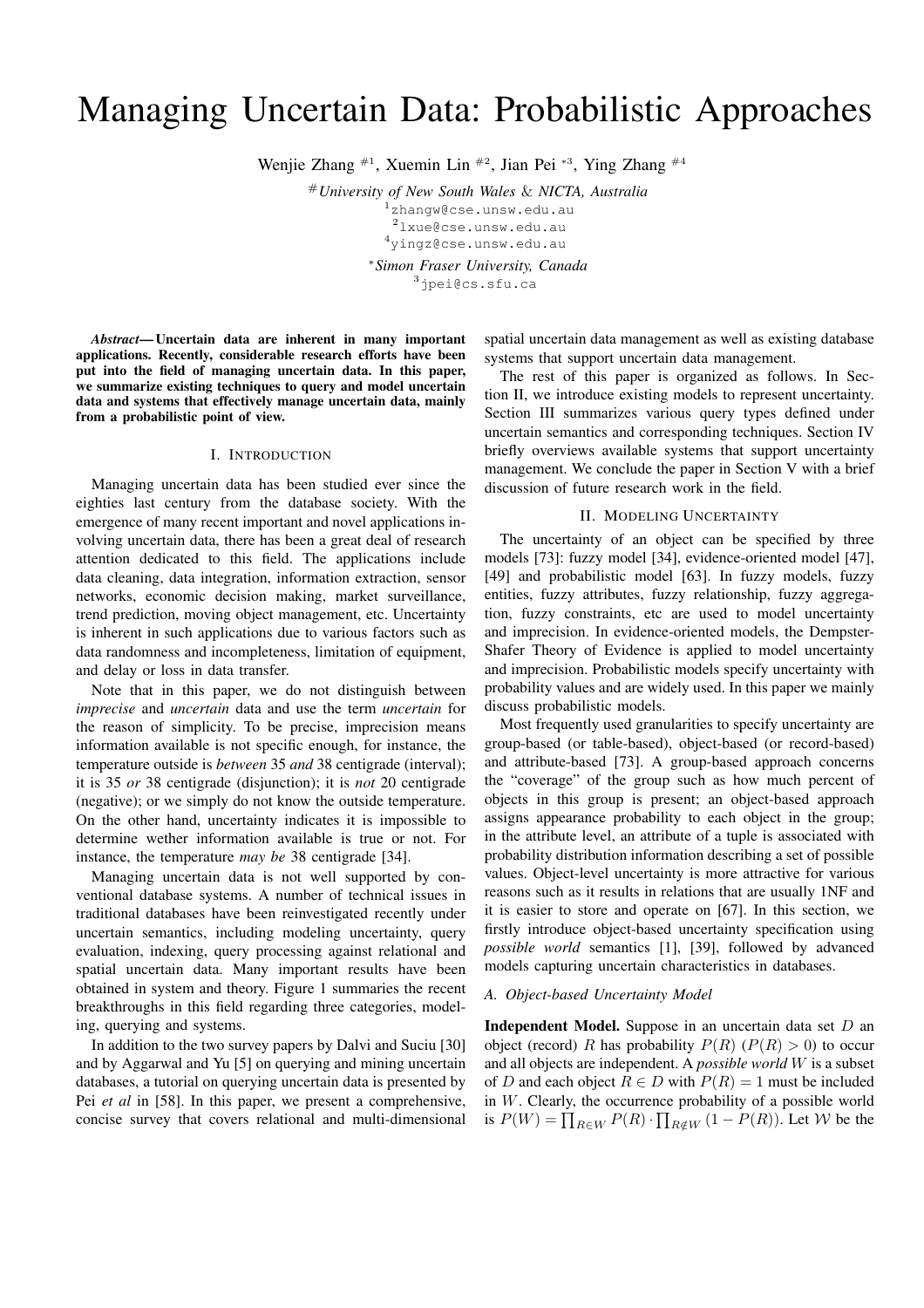| <b>Systems</b>                          | ProbView $[45]$ ;<br>Vague $[52]$                                                                     | $'ORION$ [50]                                                                                                                     |                                                                                                                                | $Trio [74, 6]$ ;<br>MystiQ [16]                                                                                                           |                                                                                                                                              | URank [70]                                                                                                                                                                                                                                                                            |                                                                                                                                                                                                                                                                     |
|-----------------------------------------|-------------------------------------------------------------------------------------------------------|-----------------------------------------------------------------------------------------------------------------------------------|--------------------------------------------------------------------------------------------------------------------------------|-------------------------------------------------------------------------------------------------------------------------------------------|----------------------------------------------------------------------------------------------------------------------------------------------|---------------------------------------------------------------------------------------------------------------------------------------------------------------------------------------------------------------------------------------------------------------------------------------|---------------------------------------------------------------------------------------------------------------------------------------------------------------------------------------------------------------------------------------------------------------------|
| Querying<br>Uncertainty $ 31, 32, 40$ ; | Aggregates [19, 51,<br>$62$ ];<br>Relational query<br>evaluation $[1, 9, 9]$<br>XML [56];             | Aggregates [66];<br>1-dimension<br><i>u</i> query evaluation<br>$[21]$ ;<br>Querying sensor<br>data $[23, 46]$ ;<br>XML [37, 38]; | Relational<br>query evaluation<br>$1$ [29];<br>1-dimensional<br>$\mu$ indexing [25];<br>'Moving object [22];' Relational query | Aggregates [17,<br>.611:<br>I Multi-dimensional I Spatial join [42];<br>indexing $[72]$ ;<br>$\Gamma$ Clustering [44];<br>evaluation [27] | Relational join<br>$[24]$ ;<br>Similarity match<br>$[13]$ ;<br>Clustering [55];<br>$^{\bullet}$ M ining $[18]$ ;<br>XML [2];<br>Ranking [14] | $'$ Aggregates $[40, 53]$ ;<br>$Top-k$ join [7];<br>$T$ op- $k$ queries<br>[60, 70, 75];<br>$\cdot$ NN queries [43];<br><b>Skyline</b> queries<br>$\frac{1}{2}$ [59];<br>Data streams $[26]$ ;<br>$\triangleright$ Video [12];<br>XML [41, 68];<br>Uncertain<br>categorical data [69] | Constrained NN<br>queries $[20]$ ;<br><b>High dimensional</b><br>$:$ incexing $[4]$ ;<br>$\sqrt{p}$ Top-k queries<br>$[35, 36]$ ;<br>Privacy $[3, 15]$ ;<br>$\mathsf{L}$ Lineage [64];<br><sup><i>I</i></sup> Functional<br>dependency [65]<br>Reverse skyline [48] |
| Modelling<br>Uncertainty                | Fuzzy [34];<br>Evidence<br>oriented [47, 49];<br>Probabilistic [9, 31,<br>32, 39]<br>$1980 \sim 2002$ | 2003                                                                                                                              | 2004                                                                                                                           | $ ULDB$ [63]<br>2005                                                                                                                      | 2006                                                                                                                                         | Graphical<br>model [67]<br>2007                                                                                                                                                                                                                                                       | 2008                                                                                                                                                                                                                                                                |

Fig. 1. Research breakthroughs in managing uncertainty

set of all possible worlds of  $D$  and  $N$  be the number of objects with occurrence probability smaller than 1, then  $|W| = 2^N$ . The sum of the membership probabilities of all possible worlds in *W* equals to 1; that is,  $\sum_{W \in W} P(W) = 1$ .

General Model. In a general case, records in a data set may be correlated. A comprehensive study of possible world semantics is conducted by Hua *et al* in [35], [71], [75]. A set of records  $R_1$ , ...,  $R_m$  are *exclusive* if at most one of them Following a possible world and  $\sum_{1 \le i \le m} P(R_i) \le 1$ where  $P(R_i)$  is the occurrence probability of  $R_i$ . A set of exclusive records are also called a *generation rule* R. Occurrence probability of a generation rule  $\mathcal R$  is the sum of probabilities of all the records involved in  $\mathcal{R}$ ; that is, or probabilities of all the records involved in  $\kappa$ ; that is,<br> $P(\mathcal{R}) = \sum_{R \in \mathcal{R}} P(R)$ . Note that a generation rule (virtually regarded as an object) could contain only one record and different generation rules are independent. Given a set of  $m$ generation rules  $-\mathcal{G}_D = \{R_1, ..., R_m\}$ , a possible world W generation rules  $- y_D = \{ \kappa_1, ..., \kappa_m \}$ , a possible world *W*<br>is defined as an element in  $\prod_{\mathcal{R} \in \mathcal{G}} R$ , where  $\mathcal{G}'$  is a subset of  $\mathcal{G}_D$ ,  $\mathcal{G}'$  contains every generation rule R such that  $P(\mathcal{R}) = 1$ . Let  $|\mathcal{R}|$  be the number of records in  $\mathcal{R}$ . The number of all possible worlds with respect to  $\mathcal{G}_D$  is:

$$
|\mathcal{W}| = \prod_{\mathcal{R} \in \mathcal{G}_D, P(\mathcal{R}) = 1} |\mathcal{R}| \prod_{\mathcal{R} \in \mathcal{G}_D, P(\mathcal{R}) < 1} (|\mathcal{R}| + 1) \tag{1}
$$

Occurrence probability of a possible world  $W$  is:

$$
P(W) = \prod_{\mathcal{R} \in \mathcal{G}_D, \mathcal{R} \cap W \neq \phi} P(\mathcal{R} \cap W) \times
$$
  

$$
\prod_{\mathcal{R} \in \mathcal{G}_D, \mathcal{R} \cap W = \phi} (1 - P(\mathcal{R}))
$$
 (2)

where  $P(\mathcal{R} \cap W)$  refers to the occurrence probability of a record which is in both  $R$  and  $W$ .

As an example, Table I records the ID of speeding vehicles (*Vehicle* in the table) and speed (*Speed*) captured by sensor nodes (*SID*) at certain location (*Loc.*) and time (*Time*). Each record is given an occurrence probability (*P*) representing its confidence to be true. In this example, records R1 and R2 can not appear in the same possible world; that is, R1 and R2 are exclusive. R3 is independent with them; this means the generation rule containing R3 only is independent with generation rule  $\{R1, R2\}$ . There are 6 possible worlds in all for this uncertain database, as shown in Table II, along with corresponding occurrence probabilities.

| <b>RID</b> | SID | Time   | Loc. | Vehicle | <b>Speed</b> |     |
|------------|-----|--------|------|---------|--------------|-----|
| R1         | S1  | 2:00PM | L1   | H B1235 | 120          |     |
| R2         | 81  | 2:00PM | L1   | H B1238 | 150          |     |
| R3         | S6  | 3:45PM | L17  | HA2568  | 170          | 0.9 |

TABLE I SPEEDING VEHICLES RECORDS.

| <b>Possible World</b> | <b>Occurrence Probability</b> |
|-----------------------|-------------------------------|
| $W_1 = \{\phi\}$      | 0.01                          |
| $W_2 = \{R1\}$        | 0.07                          |
| $W_3 = \{R2\}$        | 0.02                          |
| $W_4 = \{R3\}$        | 0.09                          |
| $W_5 = \{R1, R3\}$    | 0.63                          |
| $W_6 = \{R2, R3\}$    | 0.18                          |

### TABLE II POSSIBLE WORLDS OF TABLE I.

#### *B. Advanced Models*

There are a number of advanced models. In this subsection, we introduce three representatives.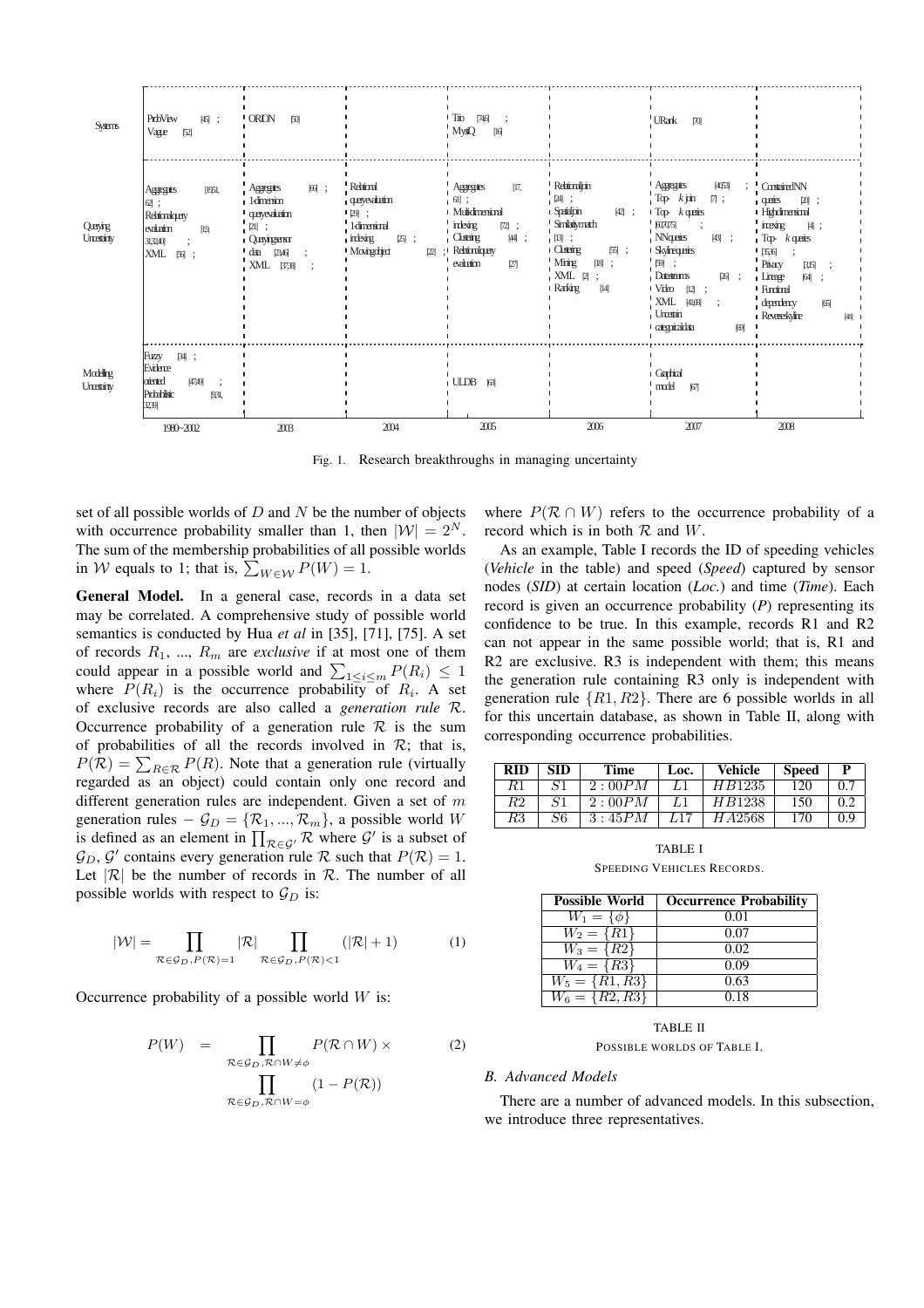• Fuhr and Rolleke model uncertainty based on non-firstnormal-form (NF2) [33] where records in a relation are assigned probabilistic weights. Imprecise attribute values are modelled as a probabilistic sub-relation. Moreover, a probabilistic relational algebra (PRA) is proposed as a generalization of standard relational algebra.

Tuple  $t$  in a probabilistic relation modeled by NF2 contains three aspects, its attribute values, an event expression  $t.\eta$  and event probability  $t.\beta$ . As shown in Figure 2 [33], the relation *BOOK* consists of atomic attributes *BNO*, *YEAR*, and attributes *PRICE*, *INDEX*, *AUTHOR* which are modeled by subrelations. Types of probabilistic relations include "deterministic", "independent", "disjoint" and "dependent". For example, subrelation *price* is *disjoint* meaning that one and only one event between  $B\hat{E}P1$  and  $B\hat{E}P2$  can be true. *INDEX* is *independent* meaning that both  $B\hat{E}I1$  and  $B\hat{E}I2$ can be true with different confidence and *AUTHOR* is *deterministic* indicating that both values for *NAME* in this subrelation takes the same event probability as the tuple it belongs to, namely, 1.0.

Clearly, general model introduced earlier can also be used to model such NF2 probabilistic relations, in a clearer and more concise way.

- Sarma *et al* integrates *lineage* to model uncertainty [63]. Linage is associated with a data item carrying information about its derivation. A model ULDBs (Uncertainty-Lineage Databases) is developed by extending standard SQL relational model with the following four aspects [10].
	- 1) *alternatives* capturing the uncertainty of contents of a tuple.
	- 2) *maybe* annotations "?" representing the uncertainty about the presence of a tuple.
	- 3) *confidence* values quantifying the degree of above two types of uncertainties.
	- 4) *lineage* recording derivation information of tuple alternatives.

In fact, besides a new ingredient *lineage*, this model is almost identical to the independent model in object-level uncertainty.

Table III gives an example of ULDBs. Record R1 can be either of the two tuples with different confidence values. R2 exists in this table with confidence 0.9. Table IV captures vehicle ID and driver names. We join these two tables and project on the driver attribute, clearly obtaining only one tuple (John). We call this tuple R5. *Lineage* captures how R5 is derived from the original two tables by a function  $\lambda$  over the alternatives of tuples.  $\lambda(R5, 1) =$  $((R1, 2), (R3, 1))$  means that the first alternative of R5 is derived from joining of the second alternative of R1 and first alternative of R3.

• Sen and Deshpande utilize a probabilistic graphical model [57] to facilitate query evaluation over uncertain data with general forms of correlations [67]. Besides

| RID | (Vehicle ID, Speed)                         |
|-----|---------------------------------------------|
| R 1 | $(HB1238, 120)$ : 0.2<br>(HB1235, 120): 0.7 |
| R2  | $(HA2568, 170)$ : 0.9                       |

TABLE III

VEHICLE AND SPEED.

| RID                 | (Vehicle ID, Driver) |  |  |  |
|---------------------|----------------------|--|--|--|
| R <sub>3</sub>      | (HB1238, John)       |  |  |  |
| R4                  | (HC2457, Wendy)      |  |  |  |
| <b>TABLE IV</b>     |                      |  |  |  |
| VEHICLE AND DRIVER. |                      |  |  |  |

*independence* and *mutual exclusivity*, *implies* and *nxor* are also explored; that is, the presence of one tuple implies absence of other tuples and high positive correlation between two tuples, respectively. Each tuple is associated with a boolean valued random variable  $X_t$ , namely *false* and *true*. In the probabilistic graphical model, nodes represent random variables while edges represent correlations. Thus different types of correlations, such as complete independence, mutual exclusivity, positive correlation can be modelled. Query evaluation problem with correlations is then transformed into equivalent problem under probabilistic graphical model and can be solved using existing techniques such as inference algorithms.

A lot of research work aims to represent uncertainty besides what we introduced above, for instance [1], [8], [9], [31], [32], [39]. We omit details from the paper due to the space limit.

## III. ANALYZING UNCERTAIN DATA

In this section, we introduce existing work on analyzing uncertain data, which can be divided into two groups: relational uncertain data and spatial uncertain objects.

Note that an uncertain object may be described by either a continuous or a discrete case. In *continuous* cases, an uncertain object  $U$  may be described by a probability density function boyect U may be described by a probability density function<br>(PDF)  $f_U$  such that  $\int_{u \in U} f_U(u) du = 1$ ; Nevertheless, in many applications PDFs are not always available. Instead, an uncertain object U is represented by a set of *instances* such that each instance  $u \in U$  has a probability  $P(u)$  to appear. Such a representation is also referred as a *discrete* case, has Such a representation is also referred as a *also refere* can<br>the property that  $0 < P(u) \le 1$  and  $\sum_{u \in U} P(u) = 1$ .

#### *A. Relational Uncertain Data*

Query Evaluation. Cheng *et al* present a broad classification of probabilistic queries over one-dimensional uncertain data as well as techniques for evaluating probabilistic queries [21]. There are four types in all, value-based non-aggregates, entitybased non-aggregates, value-based aggregates and entity-based aggregates according to two aspects: 1) the query requires qualifying objects or values and 2) the query is aggregatebased or not. An example of entity-based non-aggregate query is: given an interval  $[l, r]$  where  $l < r$ , return a set of tuples  $(T_i, P_i)$  where attribute a of  $T_i$  is within the range  $[l, r]$  with non-zero probability  $P_i$ . Bounding and pruning techniques are deployed to evaluate these queries. In [25], Cheng *et al*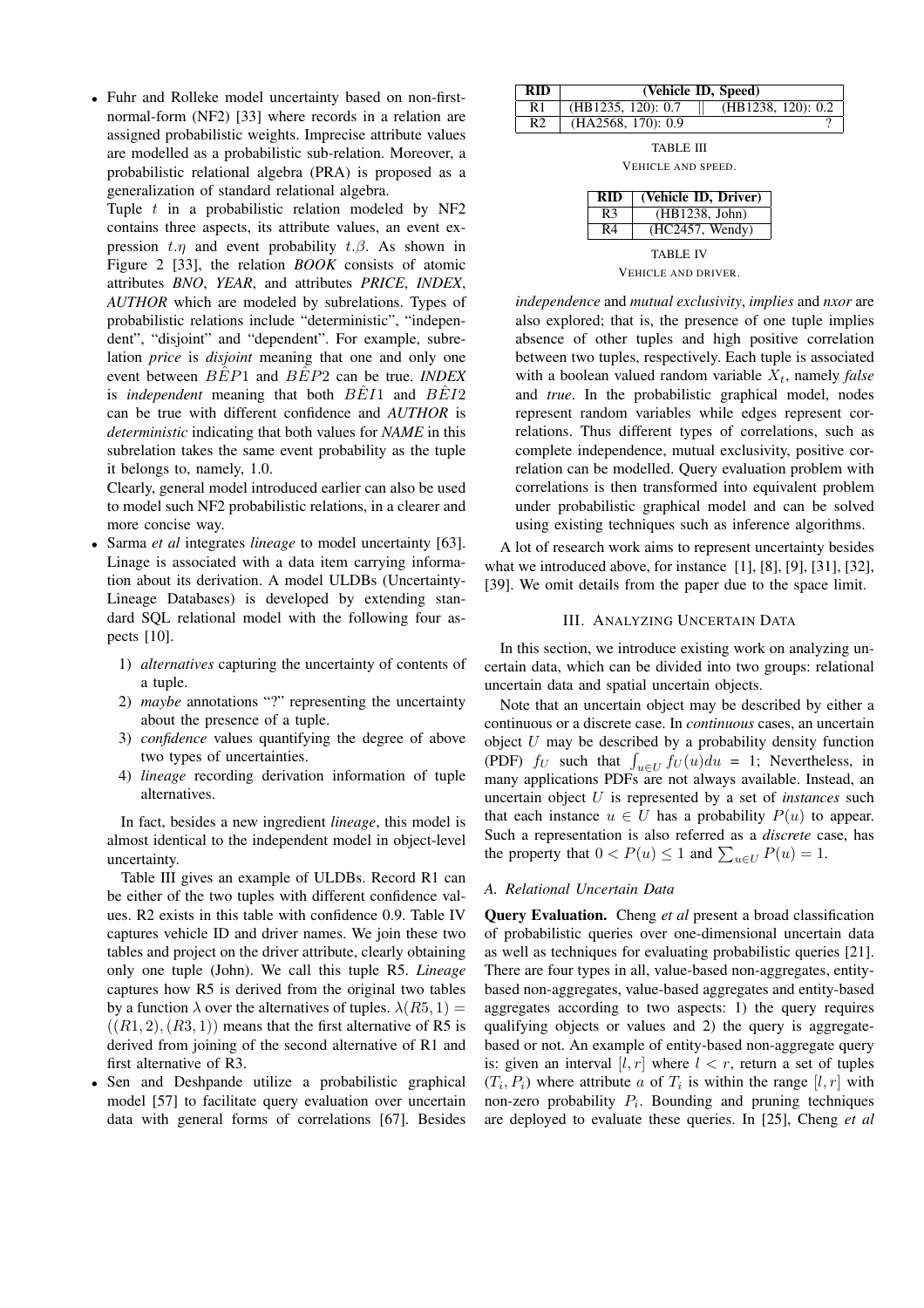| <b>BOOK</b> |     |            |      |                                                |                                                           |                                                                                                                          |  |
|-------------|-----|------------|------|------------------------------------------------|-----------------------------------------------------------|--------------------------------------------------------------------------------------------------------------------------|--|
| η           | Β   | <b>BNO</b> | YEAR | PRICE<br>β<br>η<br>VAL                         | <b>INDEX</b><br>β<br><b>TERM</b><br>η                     | <b>AUTHOR</b><br>β<br><b>NAME</b><br>η                                                                                   |  |
| ΒÊ          | 1.0 |            | 92   | 0.6<br>30<br>$B\hat{E}P1$<br>BÊP2<br>0.4<br>25 | 0.9<br>$_{\rm IR}$<br>BEI1<br>0.8<br>DB<br>$B\tilde{E}I2$ | $\hat{\mathbf{B}}\hat{E}\mathbf{A}\hat{E}$<br>1.0<br>Smith<br>$\hat{\mathbf{B}}\hat{E}\mathbf{A}\hat{E}$<br>1.0<br>Jones |  |
| ΒÊ          | 1.0 | 2          | 93   | BÊP3<br>1.0<br>29                              | 0.9<br>AI<br>$B\tilde{E}$ I3<br>DВ<br>0.8<br>$B\hat{E}I4$ | BÊAÊ<br>1.0<br>Miller                                                                                                    |  |
| ΒÊ          | 1.0 | 3          | 92   | BÊP4<br>0.7<br>28<br>BÊP5<br>0.3<br>25         | DB<br>$B\hat{E}I5$<br>0.9                                 | $\hat{\mathbf{B}}\hat{E}\mathbf{A}\hat{E}$<br>Jones<br>1.0                                                               |  |
| ВÊ          | 1.0 | 4          | 90   | 0.5<br>32<br>$B\hat{E}P6$<br>BÊP7<br>0.5<br>28 | DB<br>0.9<br>$B\tilde{E}I6$                               | $\hat{\mathbf{B}}\hat{E}\mathbf{A}\hat{E}$<br>Jones<br>1.0                                                               |  |

Fig. 2. Relation BOOK

explore access methods to also support range search for one dimensional data only.

A series of work has been done by Dalvi and Suciu from University of Washington to evaluate probabilistic queries. In [29], they tackle the problem of evaluating queries with uncertain predicates. Optimization algorithms that can evaluate efficiently most queries are presented. They also show that the evaluation of some queries is  $\#P\text{-}complete$ ; these queries are approached in two different methods: a heuristic avoiding significant errors and a Monte-Carlo simulation algorithm with precision guarantees. In [27], they propose to answer queries from statistic and probabilistic views. In [28] a very clean and complete theoretical result is provided that the complexity of evaluating conjunctive queries over uncertain data set is either  $PTIME$  or  $#P-complete.$ 

Sen and Deshpande utilize probabilistic graphical model to approach the same problem in uncertain data sets with correlated tuples as introduced in Section II [67].

Aggregate Queries. A most recent work on aggregate query processing over relational uncertain data is from Stanford InfoLab as a function supported by their system Trio [53]. Five types of aggregate operators are tackled, *COUNT*, *MIN*, *MAX*, *SUM* and *AVG*. Among them, *COUNT*, *MIN* and *MAX* are relatively easy and there exist polynomial algorithms [35]. However, it is shown in [30] that results for *SUM* and *AVG* may be different in each possible world and computing *SUM* or *AVG* is  $#P$ -complete. Three approximate alternatives are proposed to avoid exhaustively materialize all possible results caused by "exact" aggregation in uncertain databases: lowest possible value, highest possible value and expected value. For instance, lowest possible value of SUM (*LSUM*) is defined as the sum of lowest value from each uncertain object (e.g., sets of tuples from probabilistic table that are governed by a generation rule). Specifically, expected-average (*EAVG*) value is approximated using expected-sum (*ESUM*) divided by expected-count (*ECOUNT*). Transformed aggregate queries are processed using TriQL techniques used in Trio which is an extension of SQL.

A thorough and fundamental study of OLAP against uncertain and imprecise data has been conducted in [17]. Other major work may be found in [19], [40], [51], [61], [62], [66].

Join Queries. Join queries over one dimensional uncertain data are defined by Cheng *et al* in [24] in a continuous case. Uncertainty over a data item  $a$  is parameterized with an uncertainty interval  $a.U$  and PDF  $a.f(x)$ . Uncertainty comparison operators, *equality*, *inequality*, *greater than* and *less than* are defined in a continuous fashion. Take *equality* between two uncertain items  $a$  and  $b$  as an example. Since the PDFs for both  $a$  and  $b$  are continuous, the probability that  $a$  equals  $b$  could be infinitesimally small. A new parameter resolution  $(c)$  is introduced to avoid this: a equals b if they are within c distance i.e.,  $|a - b| \leq c$ . The probability that a equals  $b$  with resolution  $c$  is defined as:

$$
P(a = c b) = \int_{-\infty}^{+\infty} a f(x) \cdot (b.F(x + c) - b.F(x - c)) dx
$$
 (3)

where  $b.F(x)$  denotes the cumulative distribution function (CDF) of  $b$ .

Denote  $\theta_u$  as a uncertainty comparison operator and R and S are uncertain data sets; probabilistic join query (PJQ) returns all pairs of tuples  $(R_i, S_j)$  with  $P(R_i \theta S_j) > 0$ , where  $R_i \in$  $R, S_i \in S$ . Probabilistic threshold join query (PTJQ) further imposes a probability threshold and only uncertain item pairs with matching probability value no less than this threshold satisfy PTJQ. Based on this threshold, pruning techniques in different indexing levels are proposed to answer PTJQ.

A recent work on join queries on uncertain data is given in in a top- $k$  fashion [7] by Agrawal and Widom. In such confidence-aware joins, only results with top- $k$  matching confidence will be output.

Top- $k$  Queries. Top- $k$  queries are important in analyzing uncertain data. Unlike a top- $k$  query over certain data which returns the k best alternatives according to a ranking function, a top- $k$  query against uncertain data has inherently more sophisticated semantics. Soliman *et al* [71] first relate top-k queries with uncertain data. They define two types of important queries -  $U$ - $Topk$  and  $U$ - $kRank$ , regarding discrete cases.

U-Top*k* returns a set of k records which as a whole have the highest probability to be the top- $k$  results in all possible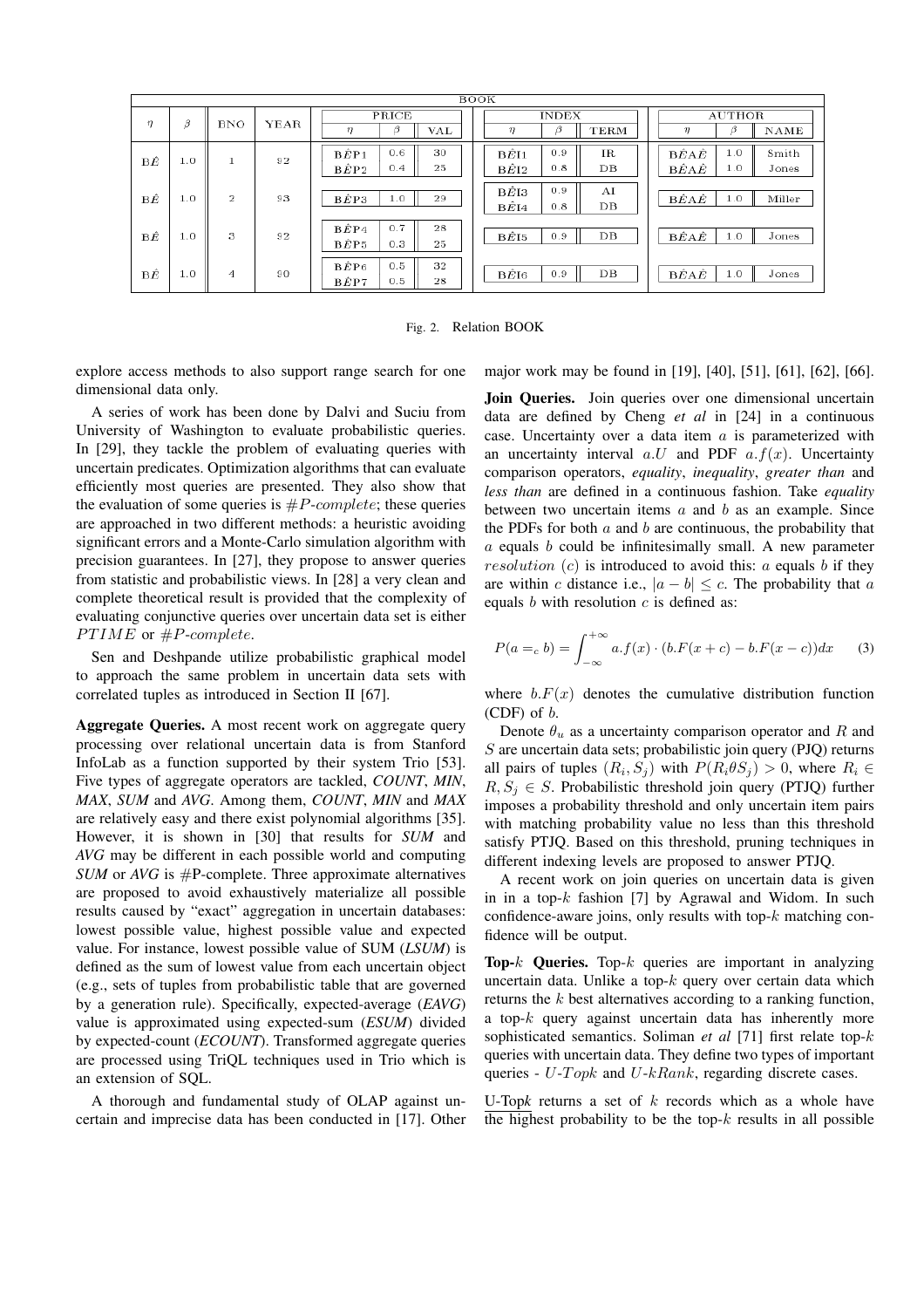worlds. A precise definition is as follows [71].

Let  $D$  be an uncertain data set with possible worlds space  $W = \{W_1, ..., W_n\}$ . Let  $T = \{T^1, ..., T^m\}$ be a set of k-length record vectors, where for each  $T^i \in \mathcal{T}$ : (1) records of  $T^i$  are ordered according to scoring function  $\mathcal{F}$ , and (2)  $T^i$  is the top-k answer for a non empty set of possible worlds  $W(T^i) \subseteq W$ . A *U-Topk* query, based on *F*, returns  $T^* \in \mathcal{T}$ , where  $T^* = argmax_{T^i \in T} (\sum_{w \in W(T^i)} P(w)).$ 

U-*k*Rank retrieves k ordered records where the i-th record has the highest probability of ranking in the  $i$ -th position among all possible worlds [71].

Let  $D$  be an uncertain data set with possible worlds space  $W = \{W_1, ..., W_n\}$ . For  $i = 1, ..., k$ , let  ${x_i^1, ..., x_i^m}$  be a set of records, where each record  $x_i^j$  appears at rank i in a non empty set of possible worlds  $W(x_i^j) \in W$  based on scoring function  $\mathcal{F}$ . A *U-kRanks* query, based on  $\mathcal{F}$ , returns  $\{x_i^* : i =$ 1,..., k}, where  $x_i^* = argmax_{x_i^j} (\sum_{w \in W(x_i^j)} P(w))$ .

Methods proposed in [71] navigate all possible states of the search space, meanwhile minimizing the number of tuples accessed. Based on novel observations, Yi *et al* [75] significantly improve the efficiency while tackling the same queries.

Threshold based top-k queries defined by Hua *et al* [35], [36] aim to retrieve all records whose probability of being top- $k$  results in all possible worlds is no less than a given probability threshold. Re *et al* [60] deal with query evaluation on probabilistic database and results are ranked according to the probability of satisfying a given query.

#### *B. Multi-dimensional Spatial Uncertain Data*

Range Queries. The first index structure supporting range queries on multi-dimensional spatial uncertain data with arbitrary PDFs is U-tree [72]. U-tree is a novel modification of R-tree to facilitate a set of new pruning and validating techniques. A  $d$ -dimensional uncertain object  $U$  is modeled using a d-dimensional uncertain region  $U \cdot ur$  and probability density function  $U.pdf(x)$ . Suppose the query region of a range query Q is  $r_Q$ , the appearance probability of U in  $r_Q$ is defined as:

$$
P_{app}(U,Q) = \int_{U.ur \cap r_Q} U.pdf(x)dx \tag{4}
$$

where  $U \cdot ur \cap r_Q$  is the intersection of  $U \cdot ur$  and  $r_Q$ . Given a probability threshold p, uncertain objects with  $P_{app}(U,Q) \geq p$ are retrieved by the range query.

The basic idea to build a U-tree is illustrated in Figure 3 where polygon  $U \cdot ur$  is the uncertain range of 2-dimensional uncertain object  $U$ . For a given probability  $p_1$ , in each dimension, two lines are calculated. In the horizontal dimension, U has the probability  $p_1$  to occur on the left side of line  $l_{1-}$ , also the probability  $p_1$  to occur on the right side of line  $l_{1+}$ . Similarly,  $l_{2-}$  and  $l_{2+}$  are calculated in the vertical dimension. The shadowed region forms the probability constrained region (PCR) of U with respect to  $p_1$ . Such a region

is used to prune or validate objects. There are multiple PCRs computed beforehand to facilitate range query processing, as shown in Figure 4. To tradeoff between space costs and pruning/validating abilities, a U-tree structure is constructed based on the approximation of such polygons.

In [12], [14], Böhm *et al* study range queries with the constraint that instances of uncertain objects follow Gaussian distribution. Results are ranked according to the probability of satisfying range queries. A more recent work addressing indexing high dimensional uncertain data is [4].



Fig. 3. Pruning/Validating in U-tree. Fig. 4. Multiple PCRs.

Nearest Neighbor Queries. The problem of nearest neighbor query on uncertain objects is tackled in [43]. In a discrete case, both uncertain objects and a query object are represented by a set of s sampled instances. The probability that uncertain object U is the nearest neighbor of query object  $Q P_{nn}(U,Q)$ is defined based on the instance pairs from  $U$  and  $Q$ .

$$
P_{nn}(U,Q) = \frac{\sum_{i,j \in 1...s} P_{nn}(u_i, q_j)}{s^2}
$$

where  $P_{nn}(u_i, q_j)$  is the probability that instance  $u_i \in U$  is the nearest neighbor of instance  $q_j \in Q$ .  $P_{nn}(U, Q)$  in continuous cases is computed based on the probabilistic distance between  $Q$  and  $U$  and the probabilistic distance between  $Q$  and other objects except U.

To facilitate query processing, instances inside an object are clustered into several groups bounded by minimal bounding boxes (MBRs) and indexed by R-tree. Thus higher level pruning and validating measures can be applied.

Constrained nearest neighbor query is studied in [20] with a pre-given probability threshold. Only objects with probability no less than this threshold of being nearest neighbor of the query object will be output.

**Skyline Queries.** For two points  $u$  and  $v$  in a multidimensional space, u *dominates*  $v$  ( $u \prec v$ ) if in each dimension the coordinate of  $u$  is not greater than that of  $v$  and there is one dimension in which the coordinate of  $u$  is smaller than  $v$ . For a given data set, the *skyline* operator returns all points in the data set which are not dominated by other points. As illustrated in Figure 5, skyline points are  $a, b$  and  $c$  since they are not dominated by any other points. Skyline operator over uncertain objects is more complex since it involves sophisticated analysis of probability distribution of each uncertain object. As in Figure 6, generally instances in each uncertain object have different dominating ability. This problem is firstly approached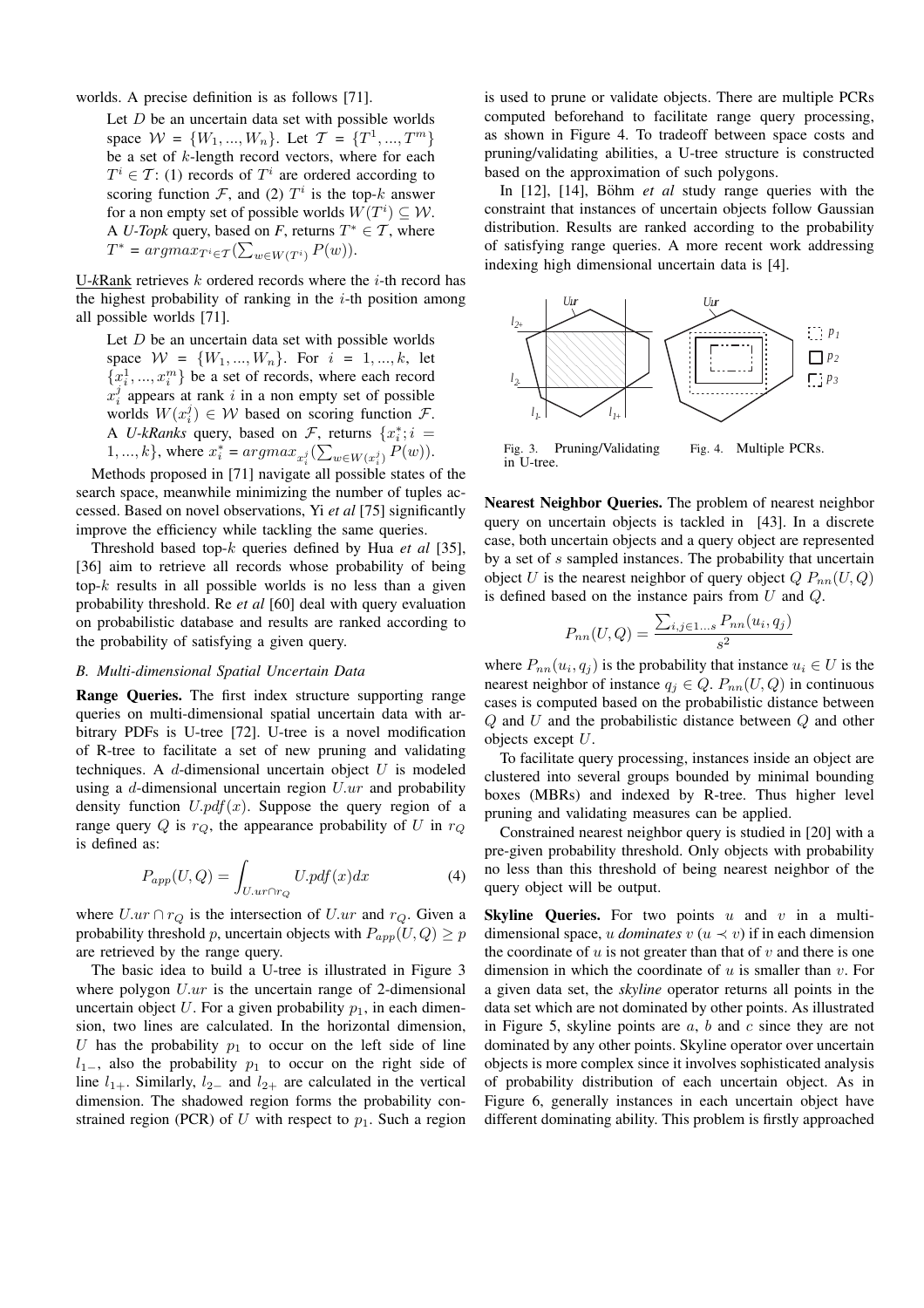by Pei *et al* in [59]. In a continuous case, suppose that f is the PDF of uncertain object  $U$  in the data space  $D$ , the probability for  $U$  to be a skyline object is:

$$
Pr(U) = \int_{u \in \mathcal{D}} f(u) \prod_{\forall V \neq U} (1 - \int_{v \prec u} f'(v) dv) du \tag{5}
$$

Here  $\prod_{V \neq U} (1 -$ R  $\int_{v \prec u} f'(v) dv$  is the probability that the point  $u \in U$  is not dominated by any uncertain objects.  $f'$  denotes the PDF of  $V$ . In a discrete case, the skyline probability of  $U$ is:

$$
Pr(U) = \sum_{u \in U} (P(u) \times \prod_{\forall V \neq U} (1 - \sum_{v \in V, v \prec u} P(v))) \tag{6}
$$

 $\overline{a}$  $V \neq U$  $\left(1 - \sum_{n=1}^{\infty} \frac{1}{n} \right)$  $v \in V, v \prec u} p(v)$  is the probability that  $u \in U$  is not dominated by any other objects. Recall that  $P(u)$  denotes the appearance probability of instance  $u$ .



Fig. 5. Certain objects. Fig. 6. Uncertain objects. Bounding-pruning-refining iteration is deployed to achieve efficiency. Two algorithms, bottom-up and top-down, are developed. The bottom-up algorithm computes  $P(U)$  from instance level. After calculating skyline probabilities of some selected instances, these values are used to prune other instances and objects. Top-down algorithm, on the other hand, partitions instances of one uncertain object into several groups and apply pruning techniques in the group and object level.

A variation of uncertain skyline, monochromatic and bichromatic reverse skyline search over uncertain objects, is studied in [48].

Similarity Joins. Kriegel et al study similarity joins on uncertain spatial objects in [42]. The probability that distance between two uncertain objects U and V is within a range  $[a, b]$ is defined as,

$$
P(a \le d(U, V) \le b) = \int_{a}^{b} f_d(U, V)(x) dx \tag{7}
$$

where  $f_d(U, V)$  is the probabilistic distance function between U and V. Although  $f_d(U, V)$  may be computed directly for some uncertain object representations, for efficiency reasons, Kriegel *et al* propose algorithms based on Monte-Carlo sampling technique where each uncertain object is represented by a set of s sampled instances. In this case, the similarity join probability between  $U$  and  $V$  is defined as follows. Assume all instances in an uncertain object take the same probability to appear

$$
P(d(U,V) \le \epsilon) = \frac{|\{(u_i, v_j) | d(u_i, v_j) \le \epsilon, 1 \le i, j \le s\}|}{s^2}
$$



Fig. 7. Probabilistic similarity join

Here  $P_{d(u_i, u_j) \leq \epsilon}$  denotes the probability that the distance between  $u_i$  and  $v_j$  is not greater than  $\epsilon$ , where  $u_i \in U$  and  $v_j \in V$ . As shown in Figure 7 where there are totally 9 pairs of instances, only the distances of three pairs of instances connected with solid line are smaller than a given distance threshold; consequently  $P(d(U, V) \leq \epsilon) = 1/3$ . In their algorithms, instances are also grouped and indexed using Rtree. Then effective pruning techniques based on  $\epsilon$  are applied. For any two input uncertain objects and distance threshold  $\epsilon$ , the similarity join probability between these two objects regarding  $\epsilon$  will be output by their algorithms.

In [13], a similar problem − *similarity matching* is investigated. In their settings, uncertainty of feature vectors follow Gaussian distribution. A novel index structure, Gauss-tree, is developed for similarity matching processing.

Clustering and Mining. Clustering uncertain objects is addressed in [44]. The distance between two uncertain objects is the same as Equation(7). Key concepts in density-based clustering on uncertain objects, such as *core objects*, *core object probability*, and *reachability probability* among objects are defined where a core object has a dense neighborhood and both core object probability and reachability probability are derived based on the Equation(7), respectively. Novel densitybased clustering algorithm  $FDBSCAN$  is then developed based on these new concepts.

Ngai *et al* address the same problem in [55] using clustering algorithm based on the traditional K-mean algorithm. Different from the probabilistic distance functions in [44], distance values used between a pair of uncertain objects or between an uncertain object and a cluster are *expected* values. For arbitrary PDF, such *expected values* often involve expensive numerical integration calculation. Pruning techniques are also proposed to avoid such an expensive step. Chau *et al* tackle the problem of mining uncertain data in [18] as an extension of the techniques proposed in [55].

## *C. Other Aspects in Analyzing Uncertain Data*

Query evaluation over uncertain data has also been studied against other applications, such as data streams [26], sensor networks [23], [46], moving objects [22], video retrieval [12], XML data [2], [38], [37], [41], [56], [68], categorical data [69], etc. Theoretical problems such as functional dependency [65] and confidence computation [64] analysis over uncertain relation data have also been addressed. Privacy issues in uncertain semantics are studied in [3], [15]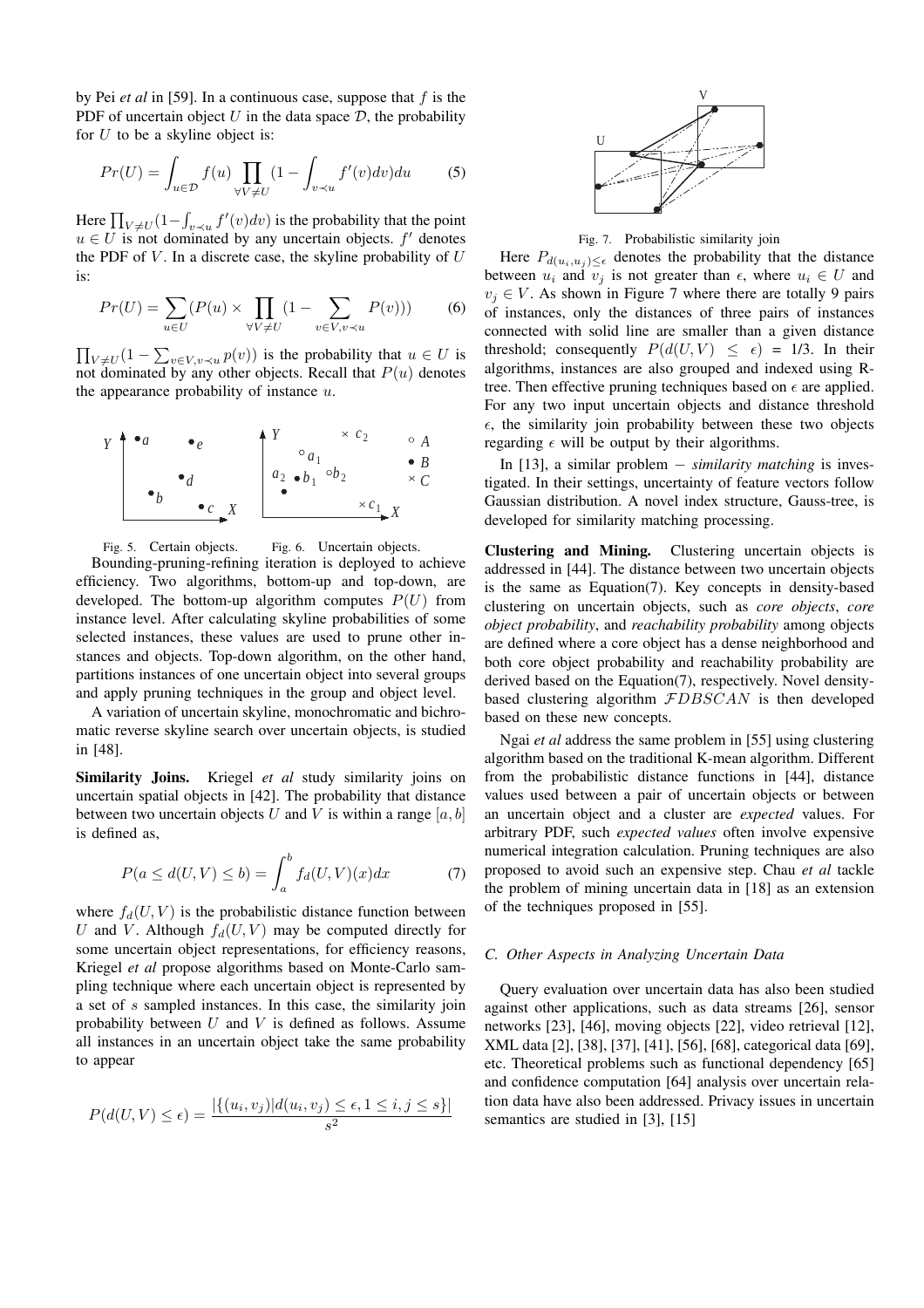

Fig. 8. Trio System Architecture

#### IV. EXISTING SYSTEMS

Many systems have been developed and implemented to support uncertain data management. We briefly summarize three representatives below.

Trio. Trio is developed by Standford InfoLab [6], [11], [54], [74]. As a database system, it not only tackles modelling and analyzing data but also the accuracy and lineage of data. Trio is developed based on data model ULDB which is introduced in Section II. It is implemented on the top of traditional relational DBMS (*PostgreSQL*). Query language in Trio is an extension of SQL, TrioQL. TrioQL handles queries, as well as accuracy and lineage of data. Figure 8 illustrates the system architecture of Trio [54]. The Trio API accepts TrioQL as well as regular SQL queries from client and translates them into standard SQL queries; in the relational DBMS, data tables are encoded, namely, are integrated with uncertainty information such as confidence and alternatives as introduced in Section II. Trio Stored Procedures handles confidence and lineage information.

MystiQ. MystiQ is a database system managing uncertainty in a probabilistic view developed by the University of Washington [16]. The system contains four main components, data modelling language (mDML), data definition language (mDDL), preprocessor and query translation engine. mDDL defines *approximate match operators* and allows users to specify *confidence* in query predicates. Below is an example query in mDDL [16].

|     | <b>SELECT F.title, D.name</b> |                                                |
|-----|-------------------------------|------------------------------------------------|
|     | FROM Director D, Films F      |                                                |
|     | WHERE $D$ did = $F$ did       |                                                |
|     |                               | AND D.name $\sim$ 'Copolla' [CONFIDENCE = 0.9] |
| AND | F.year $\sim$ 1975            | $[CONFIDENCE = 0.7]$                           |

This query retrieves film title and director name where the film was produced in approximately 1975 with confidence 0.7 and the director name is approximately 'Copolla' with confidence 0.9, from tables Director and Film. mDDL is integrated with the new components to manage uncertainty; the new components include predicate functions to specify measure used to generated similarity probabilities, global constraints for detecting and resolving inconsistency, etc. Based on mDDL specification, the preprocessor generates additional relational tables integrating probability values. The query translation engine is a critical component in MystiQ, translating queries written in mDML into regular SQL queries. Query evaluation techniques in MystiQ are introduced in [29], [60].

URank. URank is a system mainly designed for answering *U-Topk* and *U-kRanks* queries from Waterloo University and UIUC [70]. Querying techniques are introduced in [71]. URank is also built on traditional relational DBMS with new components to cope with uncertainty. The system is composed of two layers, *Storage Layer* and *Processing Layer*. Physical data and generation rules are manipulated in *Storage Layer*, as well as different access methods, such as random access and sorted access. *Processing Layer* is mainly based on techniques in [71]. *Space Navigation* accesses data from the *Storage Layer*. Each accessed tuple is sent to the component *State Formulation* to calculate probabilities of newly generated states. *Rule Engine* is the part of the system to handle such state probability computation based on generation rules.

The other systems managing uncertain data may be found in [45], [50], [52].

#### V. CONCLUSION

Almost every problem in conventional databases needs to be reinvestigated under uncertain semantics since the uncertain nature poses great and unique technical challenges. In spite of significant amount of existing work to analyze uncertainty as introduced in this short survey, a large gap still exists to fully interpret uncertainty. Possible future research work includes uncertainty studies against various applications such as data streams, dominating queries, spatial queries in high dimensional space, XML data, graph data, data mining, statistics estimation, time series, etc.

Acknowledgement. Research of Wenjie Zhang, Xuemin Lin and Ying Zhang is supported in part by ARC discovery grants DP0881035 and DP0666428, and a Google research award. Jian Pei's research is supported in part by NSERC discovery grant.

#### **REFERENCES**

- [1] S. Abiteboul, P. Kanellakis, and G. Grahne. On the representation and querying of sets of possible worlds. In *SIGMOD 1987*.
- [2] S. Abiteboul and P. Senellart. Querying and updating probabilistic information in XML. In *EDBT 2006*.
- [3] C. Aggarwal. On unifying privacy and uncertain data models. In *ICDE 2008*.
- [4] C. Aggarwal and P. Yu. On high dimensional indexing of uncertain data. In *ICDE 2008*.
- [5] C. C. Aggarwal and P. S. Yu. A survey of uncertain data algorithms and applications. In *IBM Research Report 2007*.
- [6] P. Agrawal, O. Benjelloun, A. D. Sarma, C. Hayworth, S. Nabar, T. Sugihara, and J. Widom. Trio: A system for data, uncertainty, and lineage. In *VLDB 2006*.
- [7] P. Agrawal and J. Widom. Confidence-aware joins in large uncertain databases. In *Stanford University Technical Report 2007*.
- [8] L. Antova, C. Koch, and D. Olteanu.  $10^{10^6}$  worlds and beyond: Efficient representation and processing of incomplete information. In *ICDE 2007*.
- [9] D. Barbara, H. Garcia-Molina, and D. Porter. The management of probabilistic data. *IEEE TKDE*, 4(5):487–502, 1992.